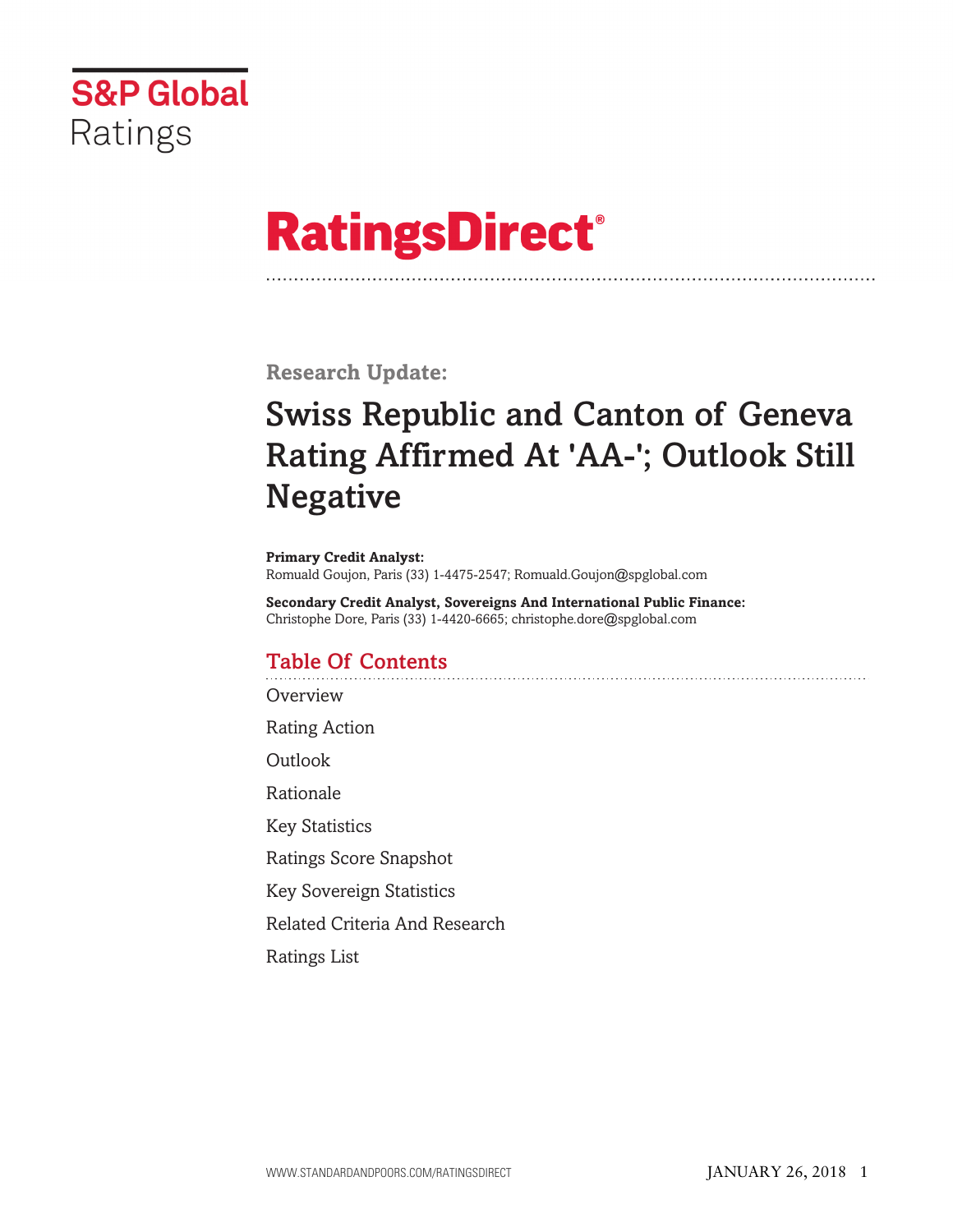# <span id="page-1-0"></span>**Research Update:**

# **Swiss Republic and Canton of Geneva Rating Affirmed At 'AA-'; Outlook Still Negative**

# **Overview**

- The Swiss Canton of Geneva continues to benefit from a very strong economy, favorable institutional framework, and strong financial management.
- Meanwhile, we still expect that implementing the federal corporate tax reform will reduce corporate tax proceeds from 2020, structurally weakening the canton's budgetary performance.
- We are affirming our 'AA-' long-term rating on the canton.
- The outlook remains negative, reflecting a potential debt-funded recapitalization of the canton's largest public pension fund, which could substantially increase the canton's debt burden while not fully solving the unfunded pension liabilities.

# **Rating Action**

On Jan. 26, 2018, S&P Global Ratings affirmed its 'AA-' long-term issuer credit rating on the Swiss Republic and Canton of Geneva. The outlook remains negative.

# **Outlook**

The negative outlook continues to reflect our view that a potential large, debtfunded recapitalization of its largest public pension fund, CPEG (Caisse de prévoyance de l'Etat de Genève) may structurally lift the canton's debt burden, in a context of projected decreased revenues as a result of the corporate profit tax reform. We could lower the rating if, after recapitalization, the canton's taxsupported debt significantly exceeded 180% of consolidated operating revenues, while, despite a substantial increase in debt, the unfunded pension liabilities would remain sizable.

#### **Upside Scenario**

Conversely, we could revise the outlook on the canton to stable if we consider our downside-case scenario as less likely--reflecting a more limited impact of the potential recapitalization of CPEG on the canton's debt burden and a stronger decrease in the unfunded pension liabilities--and other factors continued to perform in line with our base-case scenario.

# **Rationale**

The rating reflects our view that the Canton of Geneva continues to benefit from an extremely predictable and supportive institutional framework, strong management, and a very strong economy. At the same time, the planned corporate tax reform will likely lead from 2020 to a reduction of the canton's revenues, widening of its deficit, and ultimately a higher debt burden.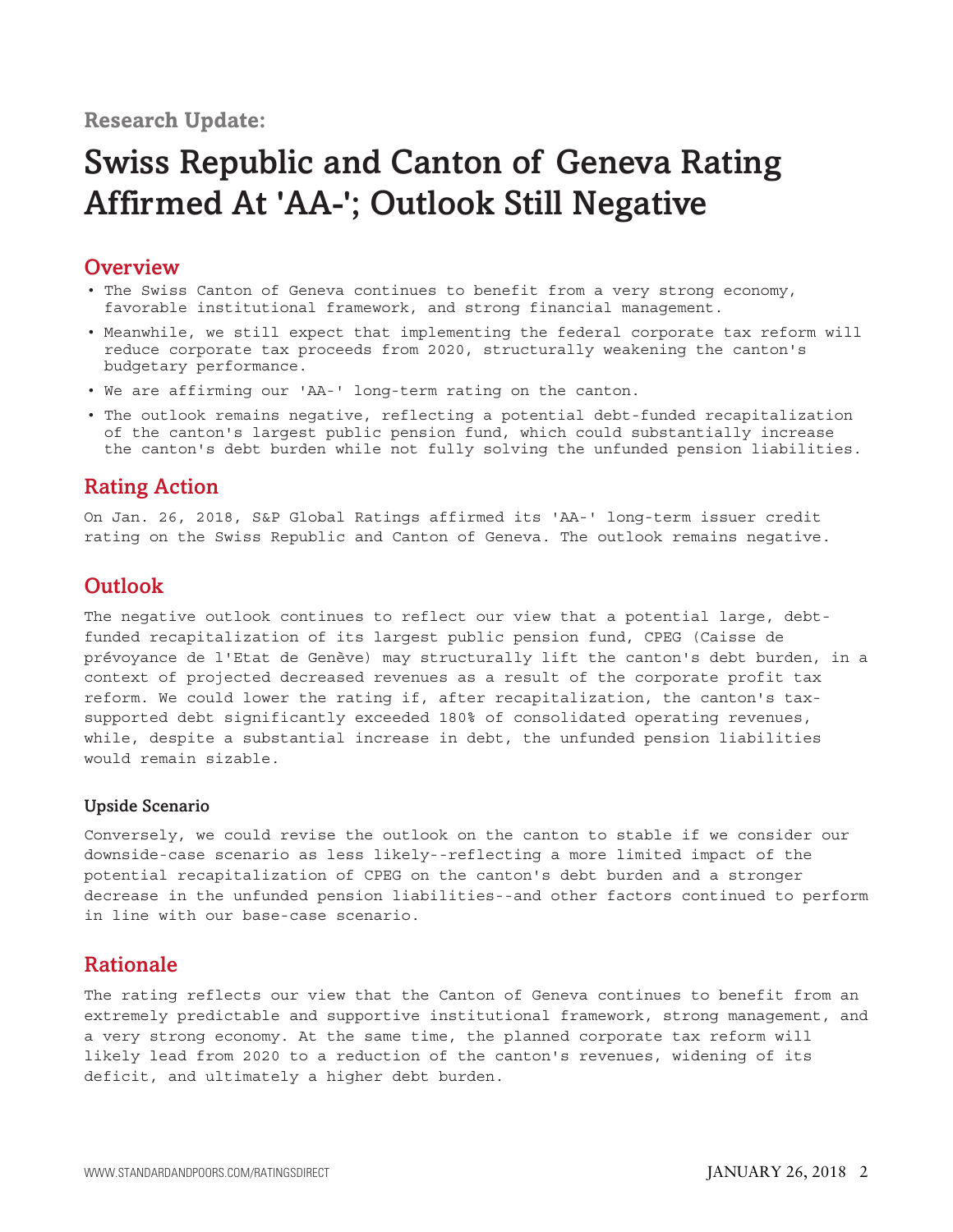The canton's relatively low debt service coverage ratio is somewhat mitigated by its good access to a diversified pool of Swiss financial institutions.

#### **Very strong economy, favorable framework, and strong financial management remain strengths for the canton**

We view Swiss cantons' institutional framework as extremely predictable and supportive, notably because major reforms are planned well in advance and widely discussed (including the current corporate tax reform), and transparency and accountability standards are very high. Swiss cantons display a comparatively strong adequacy of revenues and expenditures, supported by equalization mechanisms. The supportiveness of the canton's institutional framework is also reflected by the likely transfers from Switzerland under the corporate tax reform, which should partially mitigate the Canton of Geneva's tax revenues losses.

In addition, the Canton of Geneva continues to benefit from a wealthy and diversified economy, with real GDP per capita exceeding Swiss franc (CHF) 97,000 (over \$99,000) in 2017, which is very high in an international context. The impact of local GDP growth on the canton's finances is significant, since the bulk of its operating revenues consists of locally collected taxes (about 80% as of 2017).

We continue to view Geneva's financial management as strong, since we still view as positive the cantonal executive's commitment to mitigate the deterioration in budgetary performance through cost-cutting measures over recent years, and to seek a structural solution for its public pension by recently addressing a draft bill aimed at recapitalization of its largest public pension fund, CPEG. Moreover, in our view, the canton continues to display good long-term financial planning, prudent debt and liquidity management, and maintain sound controls over its government-related entities.

Like all Swiss cantons, Geneva has extensive legal flexibility in setting personal income and corporate profit tax rates, but we regard its revenue-raising flexibility as low in practice, because tax hikes are subject to popular referenda and, given the nature of the corporations it hosts, Geneva is sensitive to tax competition. Combined with the largely rigid nature of operating expenditures (mostly consisting of personnel, social aid, and allowances and transfers for health care and public transport) and limited capital expenditures (capex) in an international comparison (8.1% of total expenditures on average over 2018-2020 under our base-case scenario), this supports our view of the canton's average budgetary flexibility.

#### **Large, unfunded pension liabilities will continue to constrain the canton's debt burden**

We expect Geneva will record weak budgetary performance over our rating horizon through 2020, reflecting structural reduction in its budgetary performance and our expectation that the canton will implement the corporate tax reform from 2020. Under our base case, the operating balance will slightly increase to 4.1% of operating revenues in 2018, due to more dynamic tax revenues, reflecting higher local GDP growth prospects, and cost-control and -cutting measures. However, these rising operating revenues will be mitigated by pressures on the expenditure side owing to a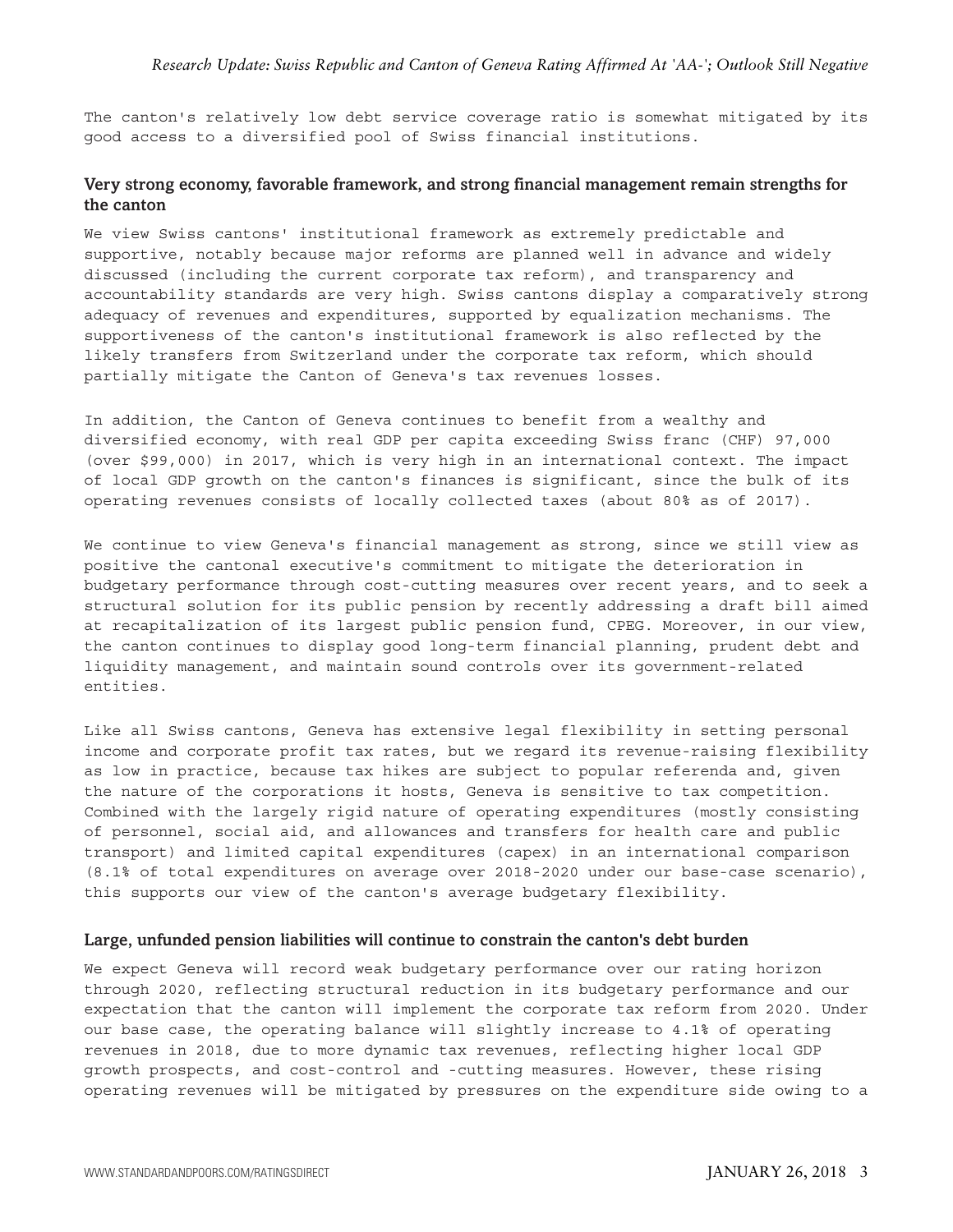strong increase in Geneva's contribution to the Swiss cantonal equalization system from 2018 and increasing social aid and health expenses.

In the context of increasing international pressure to reduce tax advantages granted to companies in Switzerland, the central government had drafted a project ("Réforme de l'imposition des entreprises III" or RIE III) to reform the Swiss corporate taxation system, and abolish cantonal lump-sum taxation. While this project was rejected by national popular referendum in February 2017, Switzerland and the cantons are working on a new project ("Project fiscal 17" or PF17), aiming to enact it from 2020. These active negotiations are being led with an eye to financial compensation from the central government for cantons' reduced corporate tax revenues, and we understand at this stage that PF17's effects for Geneva could be very close to those we projected for the previous RIE III. The canton would face a reduction in tax revenues under a corporate tax cut (Geneva had previously stated its willingness to cut its general corporate tax to 13.49% from 24.2%) but also benefit from partial compensation from the central government to cantons, leading to a negative operating balance in 2020 (-0.1%). In our view, the related tax revenue losses will be a structural pressure element on the canton's budgetary performance from 2020.

We anticipate that the canton's capex will average CHF720 million over 2018-2020 due to ramping-up projects, up from CHF550 million in 2016 and CHF630 million in 2017. This will likely lead to slightly increasing deficits after capital accounts averaging 4.4% of total revenues in 2018-2019 (compared with 3.9% in 2017), before rising to 8.3% in 2020, due to the corporate tax reform's implementation.

Given our expectation of increasing deficits after capital accounts, we anticipate that the canton's tax-supported debt will slightly increase to 152% of consolidated operating revenues at year-end 2020 from 142% in 2017. However, this is excluding a recapitalization of the public pension fund, which could lead to a consequent increase of the tax-supported debt. We include in our calculation of tax-supported debt Geneva's direct debt and the debt for non-self-supporting government-related entities (transportation company TPG and public hospital HUG). Meanwhile, interest charges should remain limited at 2.5% of operating revenues in 2020. Despite capital injection in 2012-2013, Geneva continues to record large unfunded pension liabilities, notably through CPEG, representing 108% of the canton's operating revenues at year-end 2016, up from 93% at year-end 2015, due to the lowering of the technical rate to 2.5% at end-2016. We expect these liabilities will remain sizable in the coming years, which negatively affects our assessment of the canton's debt burden.

In September 2017, the cantonal executive adopted measures aimed at implementing a structural solution for CPEG, which faces significant unfunded pension liabilities. The cantonal executive's project targets reaching a coverage ratio of 80% by recapitalizing CPEG with CHF4.7 billion, of which CHF4.5 billion would be taken over by the canton. The measures would also plan to shift the pension scheme for future pensioners from a defined benefit to a defined contributions scheme. However, such a reform would still require parliamentary approval and most likely be subject to a popular referendum. Regarding the context of upcoming cantonal elections in April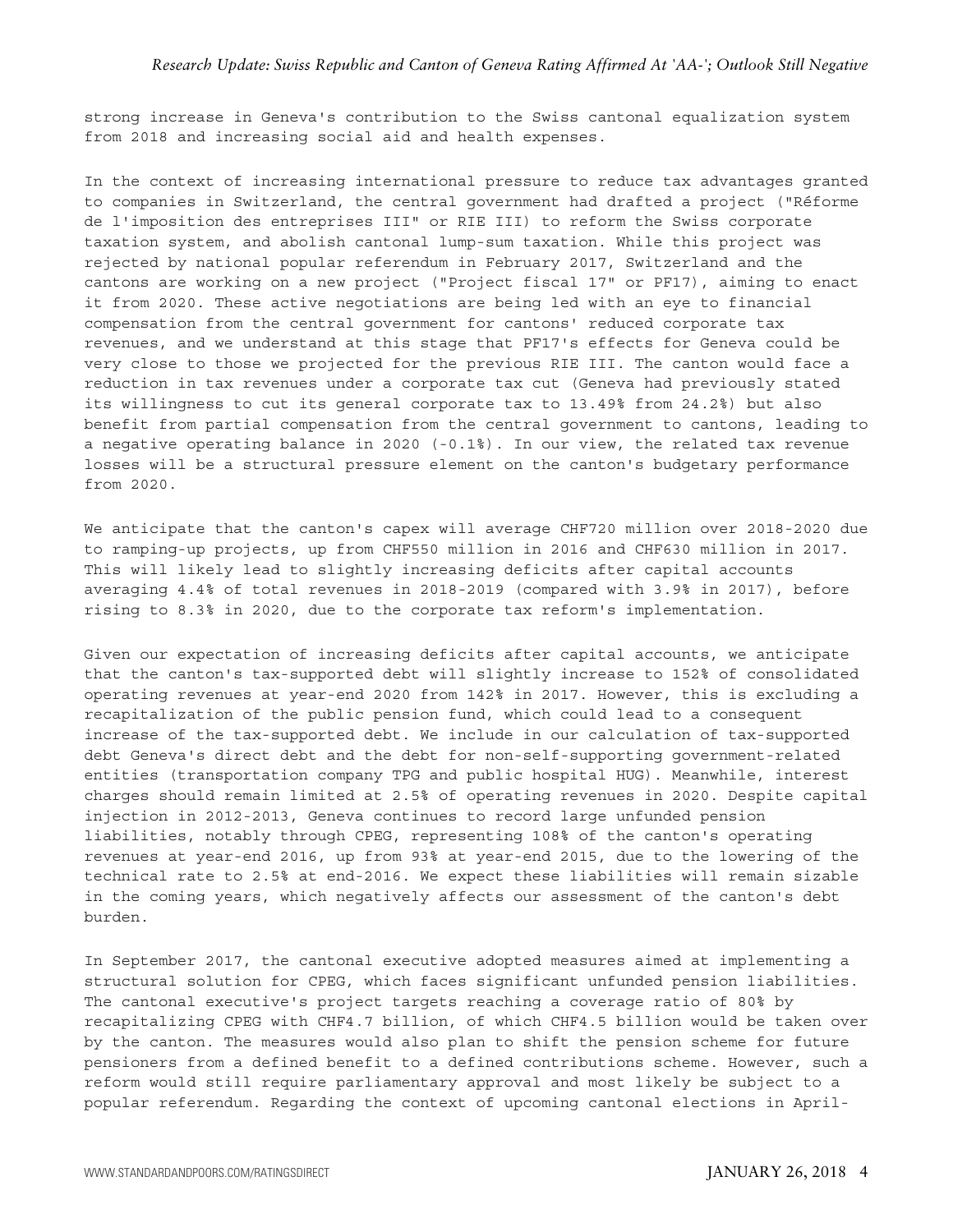<span id="page-4-0"></span>May 2018, we do not factor the implementation of the public pension fund's recapitalization in our base-case scenario.

In our view, the canton has moderate risks associated with its contingent liabilities, mainly through the cantonal bank Banque Cantonale de Geneve (A+/Negative/A-1), of which it remains the largest shareholder, and public insurance institution Rentes Genevoises (not rated), which benefits from cantonal guarantee over its liabilities.

We continue to assess Geneva's liquidity as adequate. We consider that Geneva has a weak debt coverage ratio but strong access to external liquidity. We expect that the canton's average available amounts on its committed bank lines of CHF1.3 billion will cover more than 40% of its debt service over the next 12 months. In our view, the canton continues to benefit from strong access to external liquidity, as reflected by large short-term facilities, comprising CHF1.3 billion of contracted bank lines, as well as CHF3.5 billion of liquidity lines that are not formally contracted but generally available and regularly used, with various public sector entities and Swiss and international banks. The canton has also been a frequent issuer of public bond in recent years, most recently through a green bond at end-2017.

### **Key Statistics**

| Table 1                                                   |                                |        |        |             |              |
|-----------------------------------------------------------|--------------------------------|--------|--------|-------------|--------------|
| <b>Republic and Canton of Geneva Key Statistics</b>       |                                |        |        |             |              |
|                                                           | --Fiscal year ending Dec. 31-- |        |        |             |              |
| (Mil. CHF)                                                | 2016                           | 2017e  | 2018bc | 2019bc      | 2020bc       |
| Operating revenues                                        | 8,158                          | 8,143  | 8,388  | 8,507       | 8,361        |
| Operating expenditures                                    | 7,681                          | 7,864  | 8,043  | 8,195       | 8,372        |
| Operating balance                                         | 477                            | 279    | 345    | 312         | (12)         |
| Operating balance (% of operating revenues)               | 5.9                            | 3.4    | 4.1    | 3.7         | (0.1)        |
| Capital revenues                                          | 40                             | 30     | 24     | 24          | 24           |
| Capital expenditures                                      | 550                            | 630    | 725    | 725         | 710          |
| Balance after capital accounts                            | (33)                           | (321)  | (356)  | (389)       | (698)        |
| Balance after capital accounts (% of total revenues)      | (0.4)                          | (3.9)  | (4.2)  | (4.6)       | (8.3)        |
| Debt repaid                                               | 1,123                          | 925    | 620    | 825         | 775          |
| Gross borrowings                                          | 915                            | 854    | 876    | 1,214       | 1,473        |
| Balance after borrowings                                  | (241)                          | (392)  | (100)  | $\mathbf 0$ | $\mathbf{0}$ |
| Modifiable revenues (% of operating revenues)             | 77.7                           | 77.2   | 77.2   | 77.5        | 75.0         |
| Capital expenditures (% of total expenditures)            | 6.7                            | 7.4    | 8.3    | 8.1         | 7.8          |
| Direct debt (outstanding at year-end)                     | 12,466                         | 12,395 | 12,651 | 13,041      | 13,738       |
| Direct debt (% of operating revenues)                     | 152.8                          | 152.2  | 150.8  | 153.3       | 164.3        |
| Tax-supported debt (outstanding at year-end)              | 13,237                         | 13,189 | 13,469 | 13,883      | 14,605       |
| Tax-supported debt (% of consolidated operating revenues) | 141.7                          | 141.6  | 140.6  | 142.9       | 152.2        |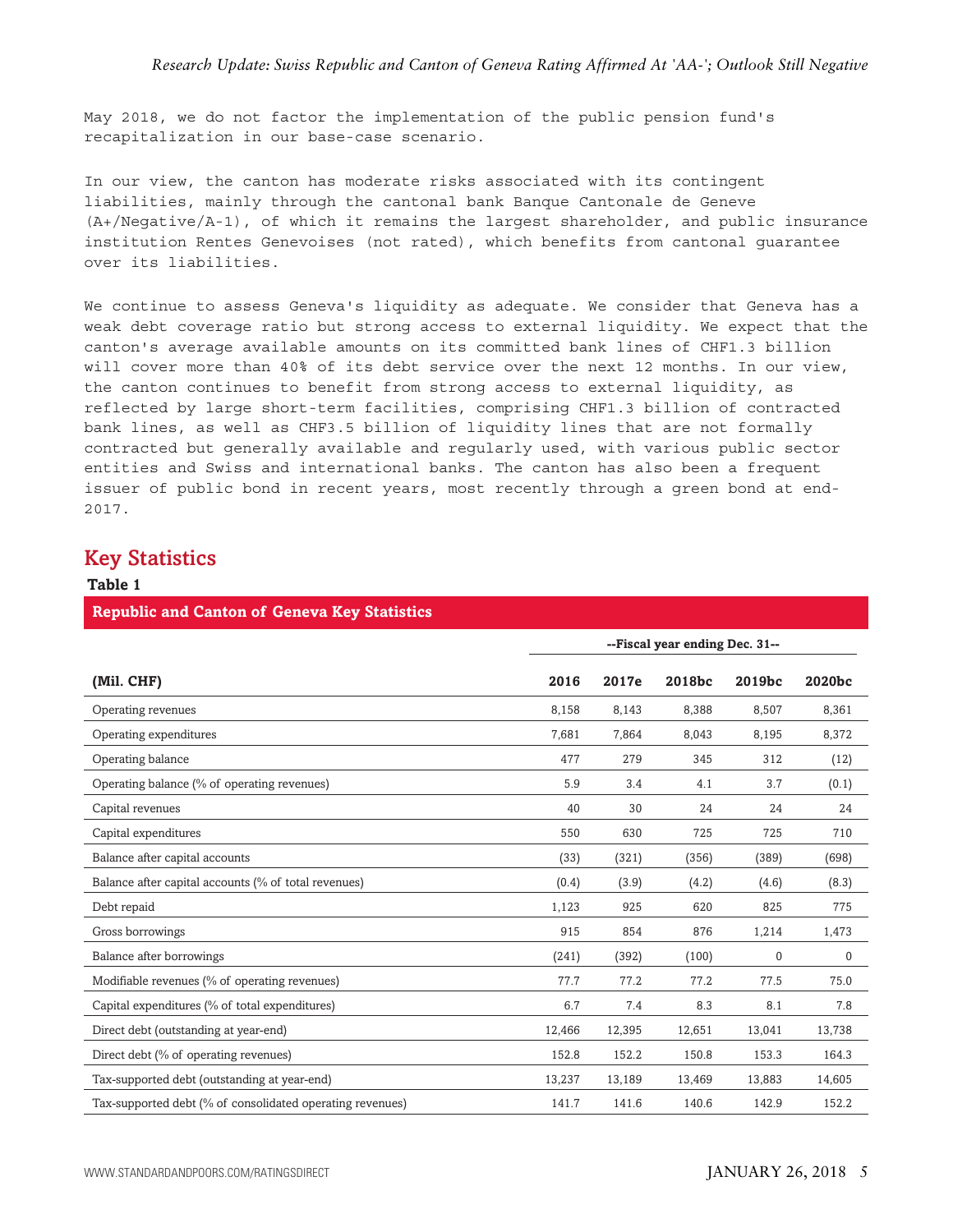#### <span id="page-5-0"></span>**Table 1**

#### **Republic and Canton of Geneva Key Statistics (cont.)**

|                                        | --Fiscal year ending Dec. 31-- |        |        |         |         |
|----------------------------------------|--------------------------------|--------|--------|---------|---------|
| (Mil. CHF)                             | 2016                           | 2017e  | 2018bc | 2019bc  | 2020bc  |
| Interest (% of operating revenues)     | 2.4                            | 2.4    | 2.4    | 2.4     | 2.5     |
| Local GDP per capita (nominal, CHF)    | 97.528                         | 97.245 | 98.872 | 100.630 | 102,622 |
| National GDP per capita (nominal, CHF) | 78.268                         | 78.386 | 79.793 | 81,310  | 83,021  |

The data and ratios above result in part from S&P Global Ratings' own calculations, drawing on national as well as international sources, reflecting S&P Global Ratings' independent view on the timeliness, coverage, accuracy, credibility, and usability of available information. The main sources are the financial statements and budgets, as provided by the issuer. bc--Base case: reflects S&P Global Ratings' expectations of the most likely scenario. CHF--Swiss franc.

# **Ratings Score Snapshot**

#### **Table 2**

**Republic and Canton of Geneva Ratings Score Snapshot**

#### **Key rating factors**

| Institutional framework | Extremely predictable and supportive |
|-------------------------|--------------------------------------|
| Economy                 | Very strong                          |
| Financial management    | Strong                               |
| Budgetary flexibility   | Average                              |
| Budgetary performance   | Weak                                 |
| Liquidity               | Adequate                             |
| Debt burden             | Very high                            |
| Contingent liabilities  | Moderate                             |

\*S&P Global Ratings' credit ratings on local and regional governments are based on eight main rating factors listed in the table above. Section A of S&P Global Ratings' "Methodology For Rating Non-U.S. Local And Regional Governments" summarizes how the eight factors are combined to derive the rating.

# **Key Sovereign Statistics**

Sovereign Risk Indicators – December 14, 2017. An interactive version is also available at http://www.spratings.com/sri

# **Related Criteria And Research**

#### **Related Criteria**

- Criteria Governments International Public Finance: Methodology For Rating Non-U.S. Local And Regional Governments - June 30,2014
- Criteria Governments International Public Finance: Methodology And Assumptions For Analyzing The Liquidity Of Non-U.S. Local And Regional Governments And Related Entities And For Rating Their Commercial Paper Programs - October 15,2009
- General Criteria: Use Of CreditWatch And Outlooks September 14,2009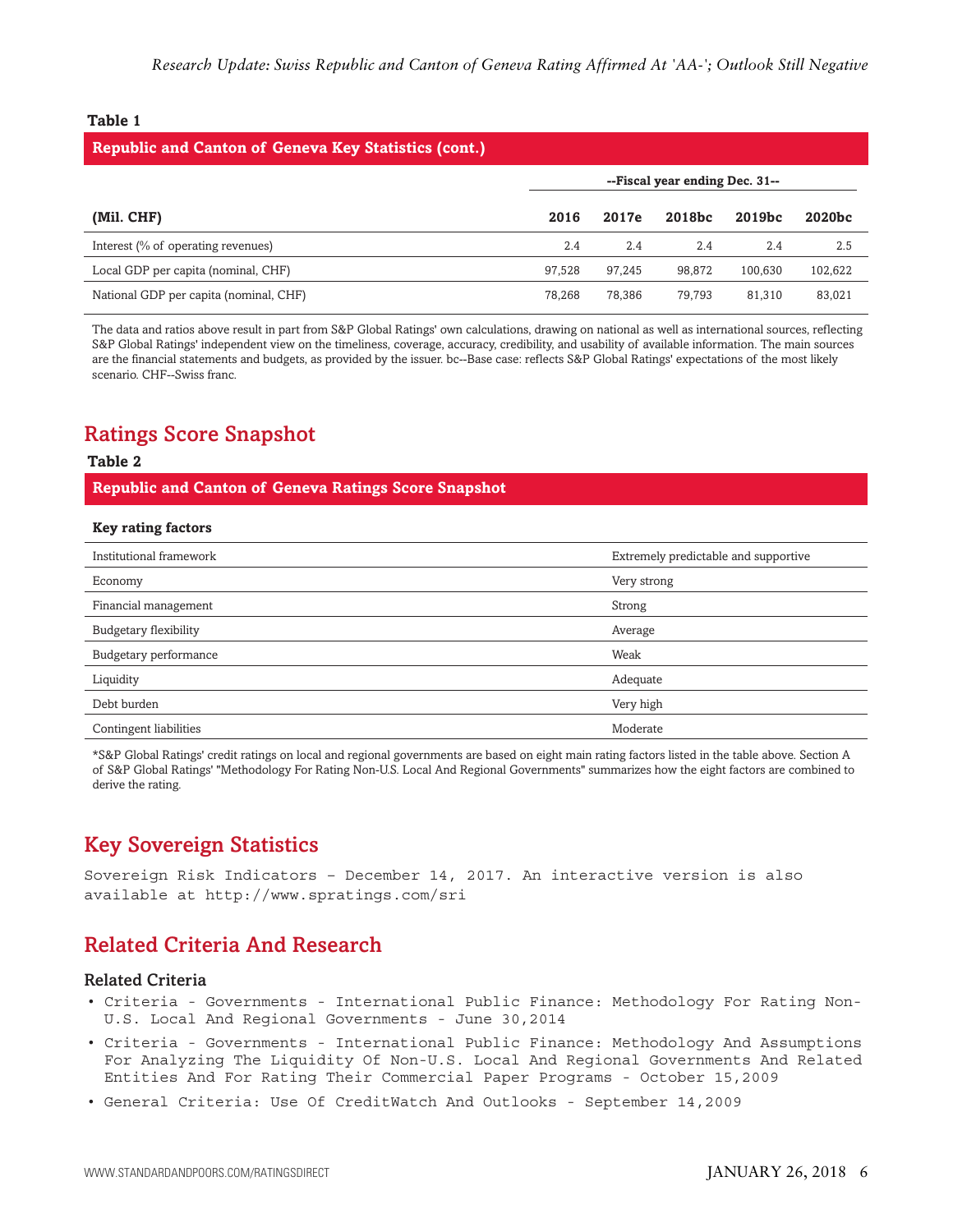#### <span id="page-6-0"></span>**Related Research**

- Global Sovereign Rating Trends January 10, 2018
- Sovereign Ratings History January 05, 2018
- Sovereign Ratings List January 05, 2018
- Sovereign Risk Indicators December 14, 2017. An interactive version is also available at http://www.spratings.com/sri
- Switzerland Ratings Affirmed At 'AAA/A-1+'; Outlook Stable November 18, 2017
- Banking Industry Country Risk Assessment: Switzerland November 06, 2017
- Credit Trends: 2016 Sovereign Ratings Update: Outlook And CreditWatch Resolutions – April 18, 2017
- Default, Transition, and Recovery: 2016 Annual Sovereign Default Study And Rating Transitions – April 03, 2017
- Sovereign Debt 2017: Global Borrowing To Drop By 4% To US\$6.8 Trillion Feb. 23, 2017

In accordance with our relevant policies and procedures, the Rating Committee was composed of analysts that are qualified to vote in the committee, with sufficient experience to convey the appropriate level of knowledge and understanding of the methodology applicable (see 'Related Criteria And Research'). At the onset of the committee, the chair confirmed that the information provided to the Rating Committee by the primary analyst had been distributed in a timely manner and was sufficient for Committee members to make an informed decision.

After the primary analyst gave opening remarks and explained the recommendation, the Committee discussed key rating factors and critical issues in accordance with the relevant criteria. Qualitative and quantitative risk factors were considered and discussed, looking at track-record and forecasts.

The committee agreed that the key rating factors were unchanged.

The chair ensured every voting member was given the opportunity to articulate his/her opinion. The chair or designee reviewed the draft report to ensure consistency with the Committee decision. The views and the decision of the rating committee are summarized in the above rationale and outlook. The weighting of all rating factors is described in the methodology used in this rating action (see 'Related Criteria and Research').

### **Ratings List**

|                                 | Rating             |                 |  |
|---------------------------------|--------------------|-----------------|--|
|                                 | To                 | From            |  |
| Geneva (Republic and Canton of) |                    |                 |  |
| Issuer Credit Rating            |                    |                 |  |
| Foreign and Local Currency      | $AA$ -/Negative/-- | AA-/Negative/-- |  |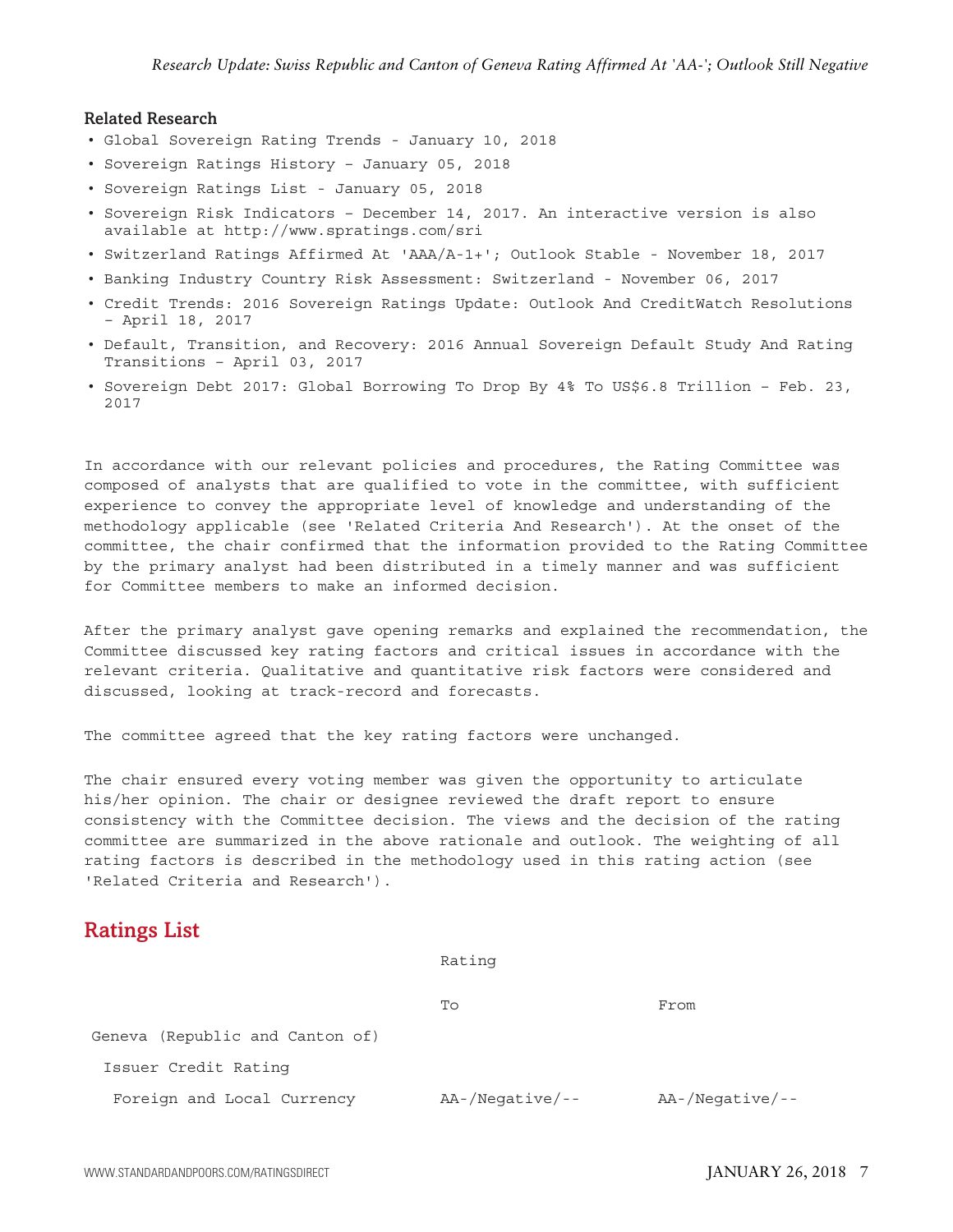# **Ratings List Continued...**

| Senior Unsecured |                   |                   |
|------------------|-------------------|-------------------|
| Local Currency   | $A -$             | $\Delta \Delta -$ |
| Local Currency   | $\Delta \Delta -$ | $\Delta \Delta -$ |

Certain terms used in this report, particularly certain adjectives used to express our view on rating relevant factors, have specific meanings ascribed to them in our criteria, and should therefore be read in conjunction with such criteria. Please see Ratings Criteria at www.standardandpoors.com for further information. Complete ratings information is available to subscribers of RatingsDirect at www.capitaliq.com. All ratings affected by this rating action can be found on S&P Global Ratings' public website at www.standardandpoors.com. Use the Ratings search box located in the left column. Alternatively, call one of the following S&P Global Ratings numbers: Client Support Europe (44) 20-7176-7176; London Press Office (44) 20-7176-3605; Paris (33) 1-4420-6708; Frankfurt (49) 69-33-999-225; Stockholm (46) 8-440-5914; or Moscow 7 (495) 783-4009.

#### **Additional Contact:**

International Public Finance Ratings Europe; PublicFinanceEurope@spglobal.com